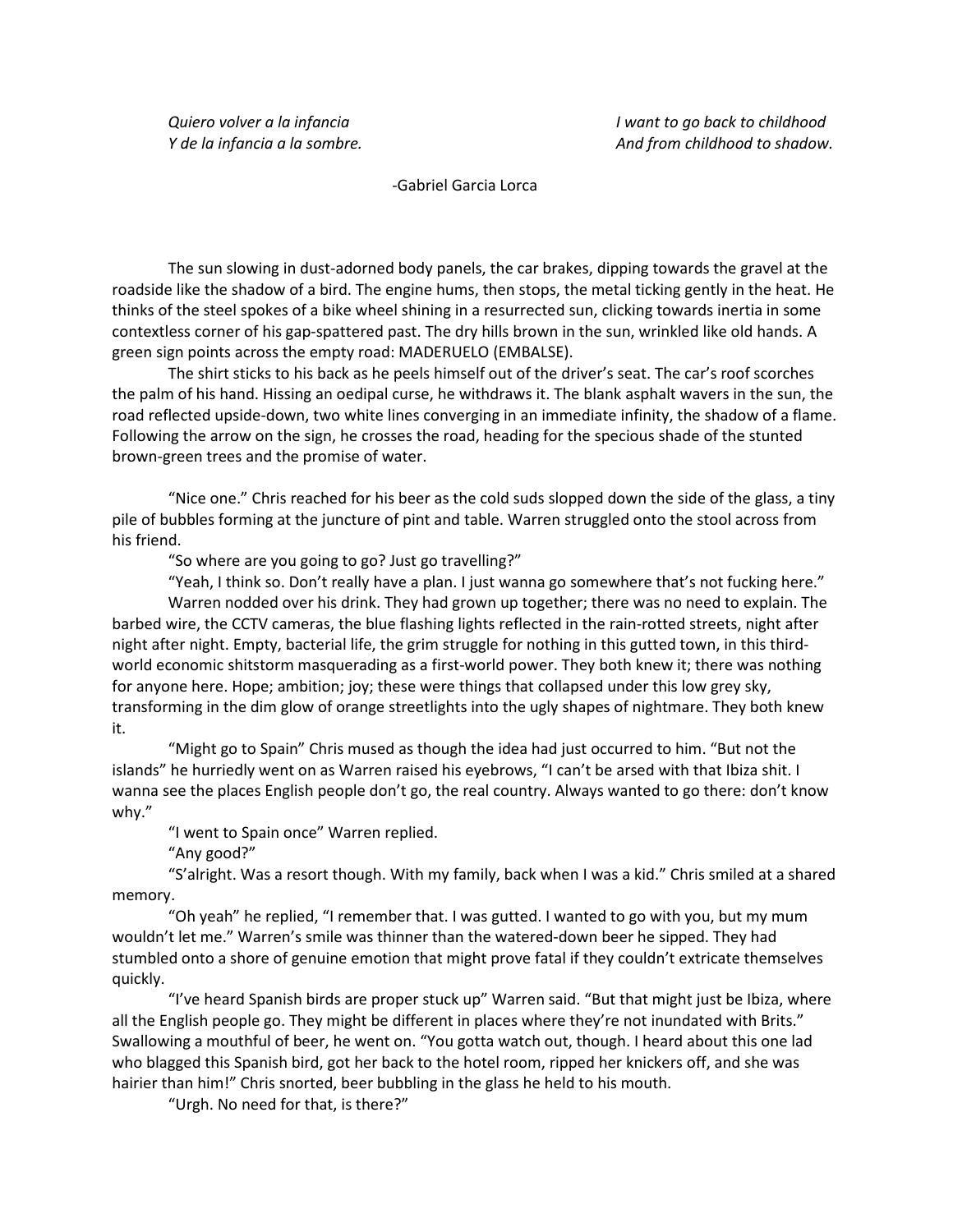"Proper bush on her, like a taxi driver's armpit." "Fucking hell!" Chris choked on laughter and beer.

 The high sun baked the dirt of Linares del Arroyo. The warm wind sent tempests of dust swirling through the narrow streets. Black windows stared out of dull white houses baked solid by endless years of heat and drought, a mirage of coolness and safety in the grimy heat. Two buses stood at one end of the village, diesel engines growling at the end of the world. Several carts pulled by fly-tormented mules sat still in the sun, piled high with old furniture, chests of clothes, tools, the humble treasures of the post-war rural poor. Sad dark eyes gazed out of the windows of the idling buses, lined faces varnished by sun and work taking in the fatal details of the only home they had ever known, forever lost to them now. In spite of the heat, the old women all wore black.

 A thin river of sweat trickled down the face of the government official, following the ridge of his glistening nose to bury itself in his moustache. Standing at the front of the bus, he bent over a clipboard, frowning. He called through the open door to his colleague on the other bus, "Sesenta." The answer came back from the other bus, "cincuenta y siete." The first official nodded, everything in order and safely packed away, and made a small mark on his clipboard. Turning to the driver, whose neck bulged over the damp collar of his shirt, he spoke curtly. The driver nodded, scratched his stubbly cheek, and with a grinding of gears and a prehistoric shudder, the bus pulled forward, leaving the sun-striped valley behind. A lazy plume of dust rose from under the wheels like accusatory gunsmoke.

 The brown distance swallowed the buses, the villagers, the faces pressed to the glass. The wind stirred the settling dust. A hawk passed overhead.

 A thread of water choked its way along the dusty street, its blunt eyeless head winding through the village like some predatory worm. The parched soil drank it in, but a pool was forming behind it, humps and hollows of water mounting from the valley, swirling around the foundations of the houses, creeping under the doors, floating the clothes someone had left drying on the line like seaweed caught in a rising tide.

 The water rose. Soon the red tile roofs disappeared below the waves. The bell in the tower of the tiny church clanged dully as the current tugged at the bell rope. Once the highest point in a dusty village, the church now loomed over a lake that lapped insolently at its ancient foundations, throwing its shattered reflection back at the brown walls. Within hours, Linares del Arroyo had disappeared.

The car groaned quietly as Chris pulled up outside their old house.

"Alright then mate" he breathed.

 "Not coming in for a bit?" asked Warren. Chris shook his head; he could not make himself go through that door again, not now. To see a stranger on the familiar couch, strange furniture in his old room, the reek of the past clinging on in every dingy corner, whispering of risk and loss and the faint echoes of a life that was already starting to limp on without him – not now.

"Nah" he replied. "I best be off."

"What time's your flight?"

"Eight in the morning. I'm gonna stay at my mum's and go from there."

"She seeing you off, then?" Warren asked redundantly.

Chris nodded.

"Alright then" Warren sighed, a hand on the door handle. "Good luck,mate."

"Yeah" Chris whispered. "You too."

 The car door shakes the night, and he watches his friend walk towards the silence, a smile on his face, not looking back. Maybe it can stay like this; maybe we can always be sixteen, the awfulness of our inadequacies crushed by the vastness of our uncharted future. Maybe it can always be night, rats in alleys running from the glare of neon fantasies, cars growling by in a procession of self-regulating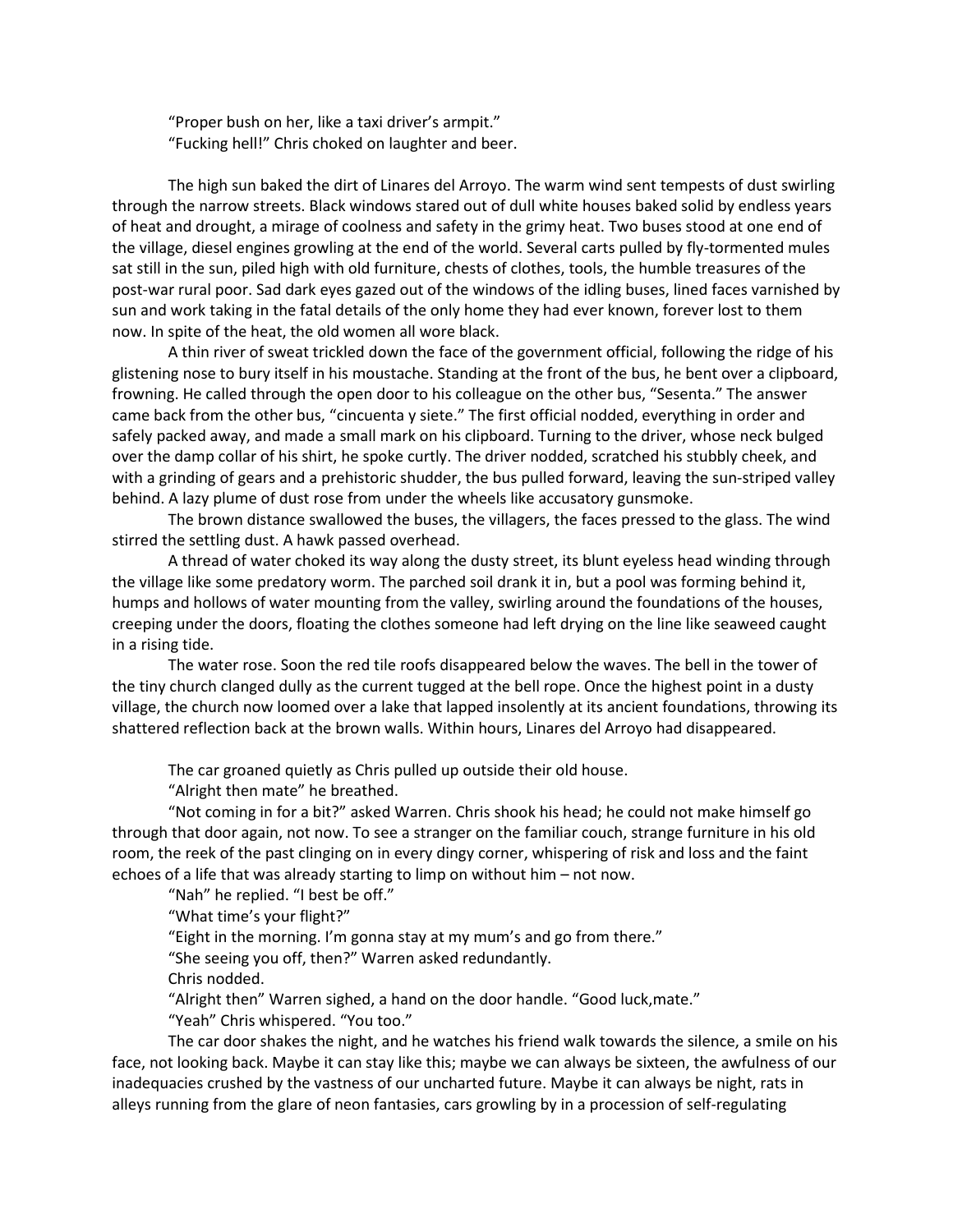galaxies, their hoods reflecting streetlights as stars. Maybe time protects our past like crickets in amber, like the drowned town at the bottom of the lake, waiting for some future sorcery to bring back all our yesterdays as though the years between were the dull dream of sleeping adolescence.

 But the green numbers on the dashboard clock are the brightest thing in this car, and they disagree. Tomorrow is coming, they say; today is history. He watches his friend disappear into the darkness with his head held high, and he knows he's seen him for the last time.

*The valley was flooded in 1952 to make the reservoir at Maderuelo. The village of Linares del Arroyo, pop. 120, was evacuated in order to build the dam. The villagers were relocated to Aranda de Duero, Valladolid and Madrid. All that remains visible above the water line is the partial ruin of the church of San Juan Bautista, peering out of the trees on what used to be a hill above the now-submerged houses.* 

Chris flicks a nervous fly away from the guidebook's imperishable white page. The book was a product of happier times, when the world was the way it used to be, knowable and safe. He looks out across the reservoir, the murky water casting shattered reflections of trees and hills, a Picasso torn to shreds. The crumbling brown heap of the church looms far above the water line, presiding over a waste of dry dirt and tumbled rocks. Ancient brick walls rise up from below the surface, roof and gable breaking through into the light for the first time in half a century as the countryside slowly dies of thirst.

 Leaving the shadow of the trees, he steps out onto the cracked mud that used to be the bottom of the lake. Fresh fissures appear beneath his feet.

 He thinks of the room last night, the hostel, empty but for him, a woman's voice calling in some other window he could not see.

 He thinks of the ragged children on the streets of Barcelona, their dark eyes like feral cats, watching hands, pockets, eyes, picking out the vulnerable tourist in a sea of strangers.

 He thinks of the villagers, dead now, mostly, memories disappearing into impassable waters even as the town they built rises under a hostile sun.

 There are moments too massive to be understood: the vulture's trail across the torn sky; the woman's invisible voice in the cloudless night;

the wounds the stars make in our flesh;

schoolyard victories, schoolyard shadows;

the face of a friend in a foreign land;

The beaded sweat on a bus driver's nose.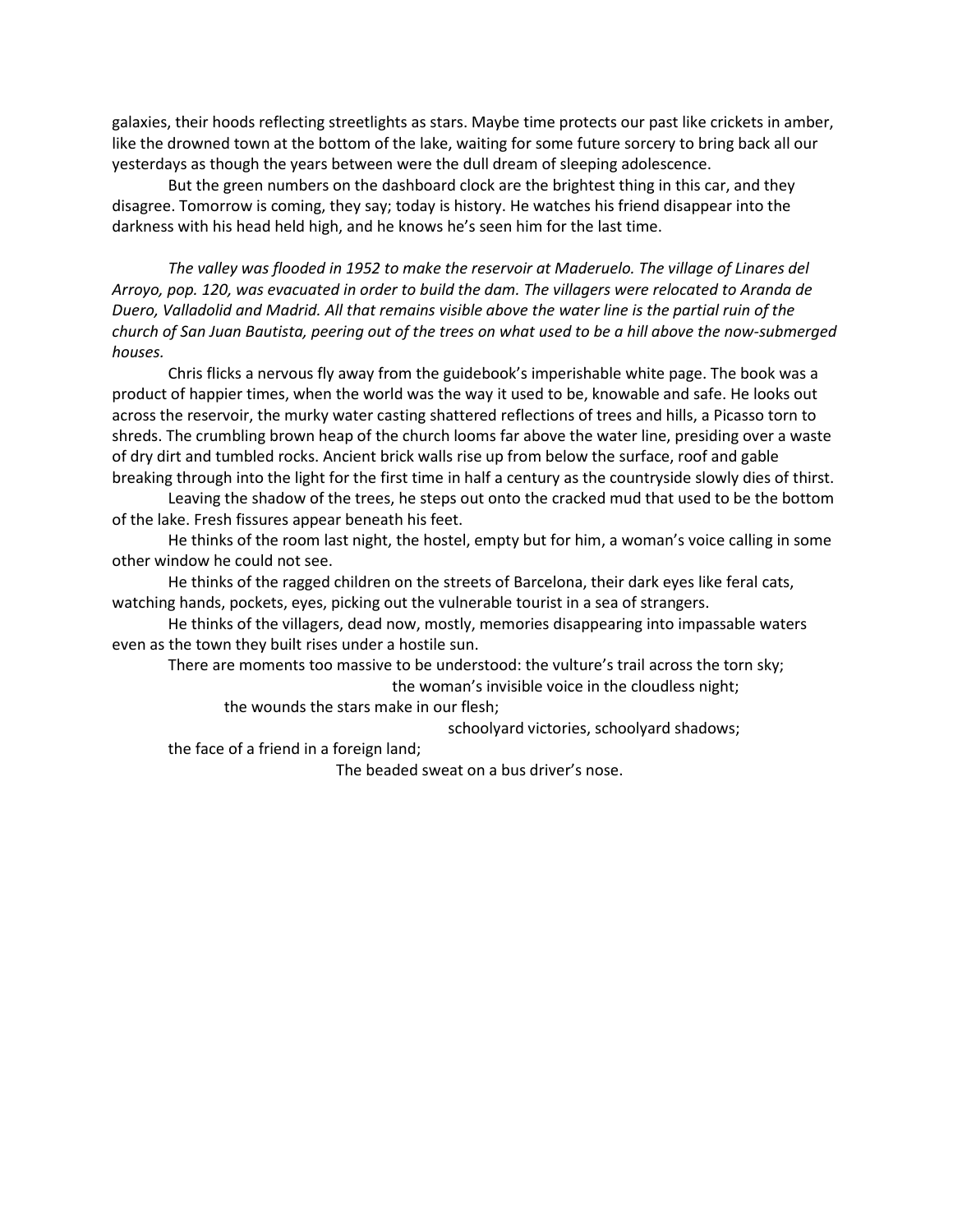Last night; the singer. The singer in the cantina, sending her voice this way, that way, now a breathy whisper, now a rising roar, each note a crystalline rivet in the smoky air. The song ended; there was no applause. The room was silent, the young woman trembling on the edge of the spotlight, blind to the impassive faces in the gloom.

 "Perfecto, perfecto" an old man sneered, his thin voice echoing in the silent room.

 The singer's lip trembled. Her eyes burned. For a moment, Chris thought she was about to burst into tears. Her face blasted into a fearful mask, she stormed to the bar, drank down a glass of liquor in a single draught, and, seated still at the bar, began to sing, her throat torn open by the fiery potion, her voice breathless, raw, a howl of wind and sand, nailing every man to his seat. All nuance, all artifice was stripped away, and her naked soul shivered on the raw edge of every word, her pain so raw he wanted to hide, the song sweeping about the small room like some demon angel dancing in the thermals of perdition, trailing the rusted blades of its wings along the ground.

*From what the police tell me, Warren was out at a bar – Amigo's; maybe you know it – and he got into some trouble.* 

 *A fight broke out over something; we'll probably never know what started it. You know how easily these things happen when young people have been drinking. There was some kind of scuffle in the pub, and the doormen intervened. They threw Warren out of the bar.* 

 *He was walking down Fisher St, maybe hoping to get a taxi, when the same men from the bar caught up with him. No one knows exactly what was said, but I can't imagine Warren bringing that kind of trouble on himself; he was always such a nice, polite boy. He'd never hurt a soul, you know that. Anyway, there was some kind of fight, but there was four of them and Warren was by himself; he never stood a chance. Luckily, another group of young people going out for the night saw what was going on and came over to stop it.* 

## Now I've dropped Mum's letter.

Got it.

It was the sound of torn clothes and widow`s weeds, the sound of absence, loss, entire generations torn from their birthplace and scattered like dust on the face of an indifferent world, the collective roar of every human heart that longs to find a home. Before the song had finished, the entire room was on its feet, roaring approval and sympathy, brava! Brava! The cry of longing and loneliness echoed in every heart, the girl`s tears shone in every face, and a great green wave of nausea swelled in Chris's throat as he watched the room explode, sixty Spanish peasants drunk on the fumes of loss. For a shining moment, a tangle of ungrateful bipeds became a unified being, an angel in the smoke, a single saint of pain. One moment.

*The four who attacked Warren ran off, and the passers-by helped him to his feet. According to them, he seemed alright; a little worse for wear, obviously, but not too badly hurt. He insisted he was fine, of course, thanked them for their help and walked off.*

 *He had had quite a bit to drink, so maybe he didn't feel the pain the way he should have. His head was clouded with shock and alcohol, and he just wanted to get home and sleep. But his legs gave way fifty yards up the road.* 

 *One of the men who attacked him had a knife. By the time the ambulance got there, poor Warren couldn't wait any longer. He died on the way to the hospital.*